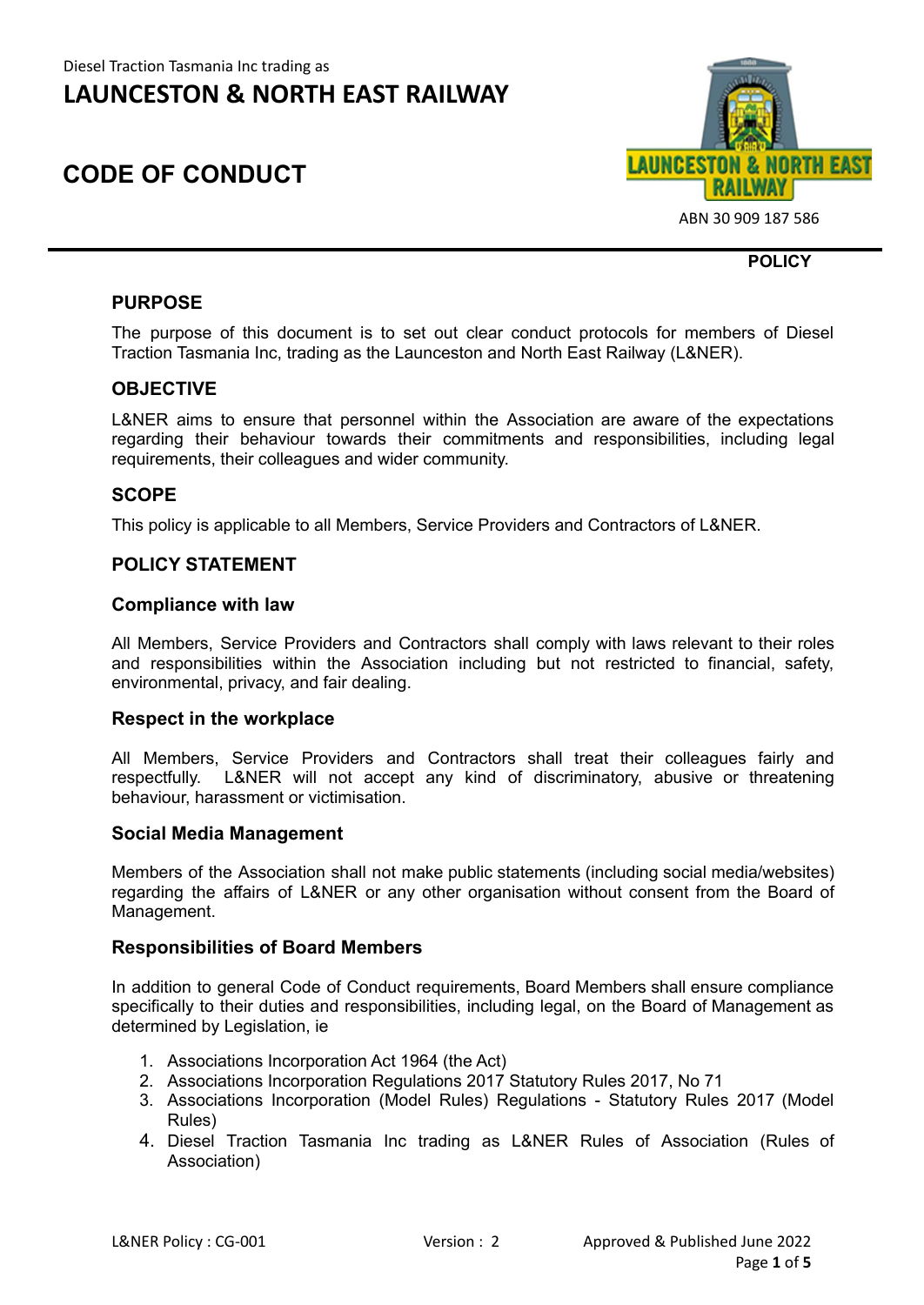# **CODE OF CONDUCT**



ABN 30 909 187 586

**POLICY**

## **Legal Duties of Board Members**

### **1. Duty to act in good faith and for proper purpose :**

The duty of Board Members to act in good faith requires them to act honestly, fairly and loyally in furthering the best interests of L&NER.

#### *Board Members shall:*

- put the interests of L&NER above their own when making board decisions;
- act only for proper purposes when decisions are made, they shall be for the purpose of benefitting L&NER;
- understand the Association's Rules of Association, the power conferred on the Board under the Act and ensure the Board only makes decisions within the scope of that power.

The duty of Board Members to act for a proper purpose requires that they use their powers for the purpose for which they were given, and not for any other purpose. Proper purpose is making decision which help the Association to achieve its purpose or objective, ie for what the Association is set up to do.

## **2. Duty to act with reasonable care, skill and diligence:**

*Board Members shall :*

- monitor and make decisions about the strategic direction, and ensure the Association is trading while solvent;
- take the role seriously and give sufficient time, thought and effort to undertake tasks including meeting preparation and commitment to regular meeting attendance;
- use skills, knowledge and expertise for the benefit of the Association;
- diligence requires Board Members be
	- thorough in their decision making,
	- keep up to date with developments in the Association's business,
	- ask for more information and seek out skills or professional advice if needed to make a decision, however
	- make independent decisions using the advice of those experts.

#### *Board Members shall :*

● make sure the financial affairs of the Association are managed responsibly, have robust financial controls in place to ensure the resources are used effectively and appropriately in the pursuit of L&NER's purpose;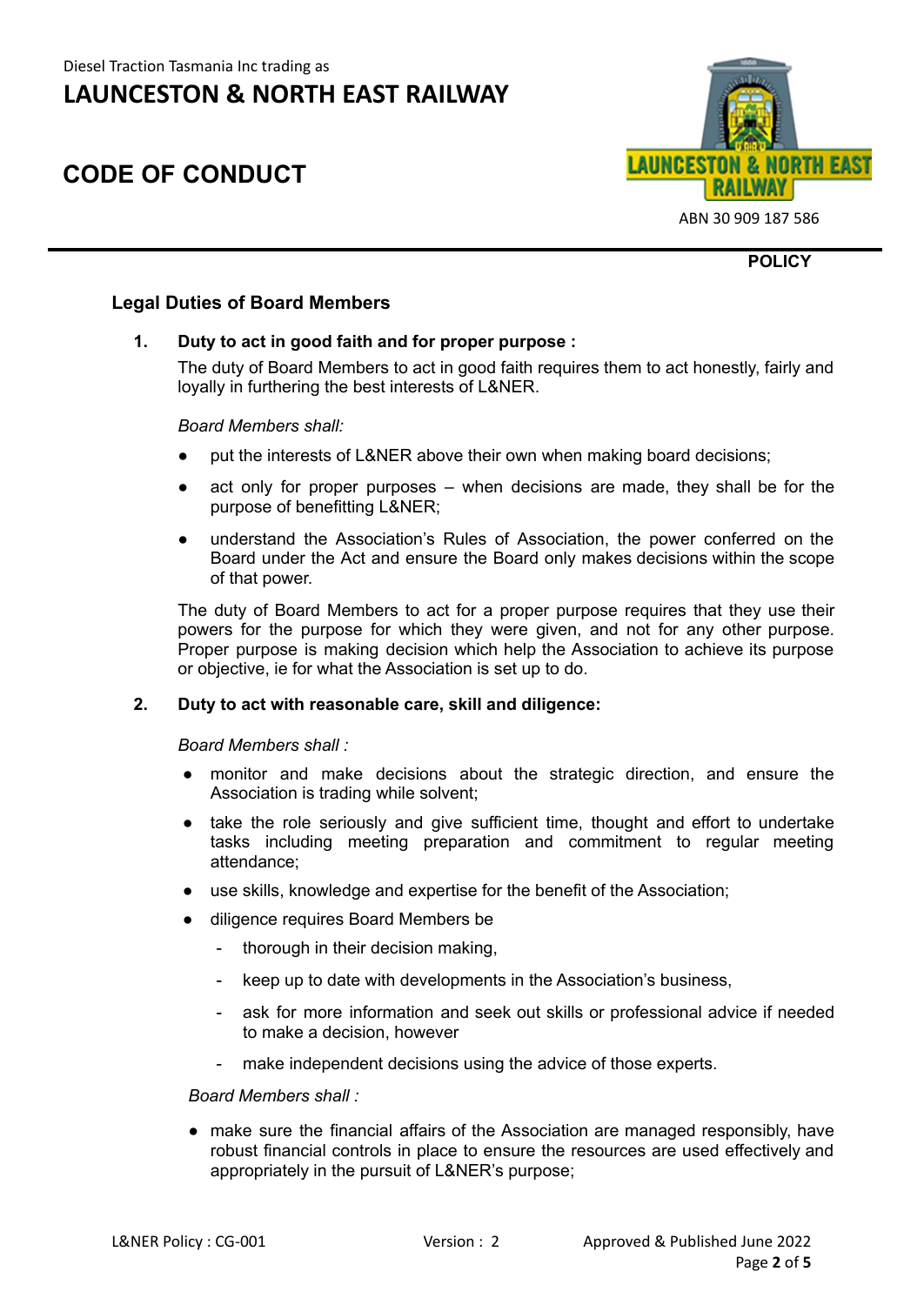# **CODE OF CONDUCT**



ABN 30 909 187 586

**POLICY**

#### *It is required that Board Members* :

- read and understand financial statements, and enquire if they do not understand them of if it 'doesn't look right',
- make sure there are the resources required to carry out the work by reviewing the financial position,
- ensure strong financial controls are implemented, and there is compliance to those requirements.
- not allow the Association to operate while it is insolvent
	- Board Members should be well placed to meet the duty by regularly reviewing the Association's financial position. If a Board Member reasonably suspect that the Association is not in a financial position to pay all of its debs when they become due, then reasonable steps must be taken to prevent the Association from incurring further debt.

#### **3. Duty to not dishonestly use position or information**

Board Members hold a position of power and trust in the Association which will include access to confidential and important information. Neither position nor information shall be used to gain personal advantage or benefit, but only used to benefit the Association. Board Members shall not use their position or information gained from their position to benefit themselves, or use it to harm the Association.

This includes with-holding and/or non-disclosure of records and information that is relevant to the progress and operation of Launceston and North East Railway. Records and information collected during Board Membership shall be placed in the L&NER Records Management System and at all times remains the property of L&NER.

Information discussed at board meetings shall remain confidential, unless it is authorised by the Board for information to be released to members.

#### **4. Duty to disclose and manage conflicts of interest**

A wide range of conflicts of interest situations can potentially occur. Duty of disclosure relates to actual and potential conflicts of interest that may arise for a Board Member where their own interests, or those of a family member or friend clashes with the interests of the Association, or where the Board Member may improperly benefit from their position on the Board.

When a Board Member becomes aware they have a conflict of interest, they must disclose the conflict of interest to the Board as soon as possible and the Board Member take no further part in board decisions that relate to that conflict of interest. A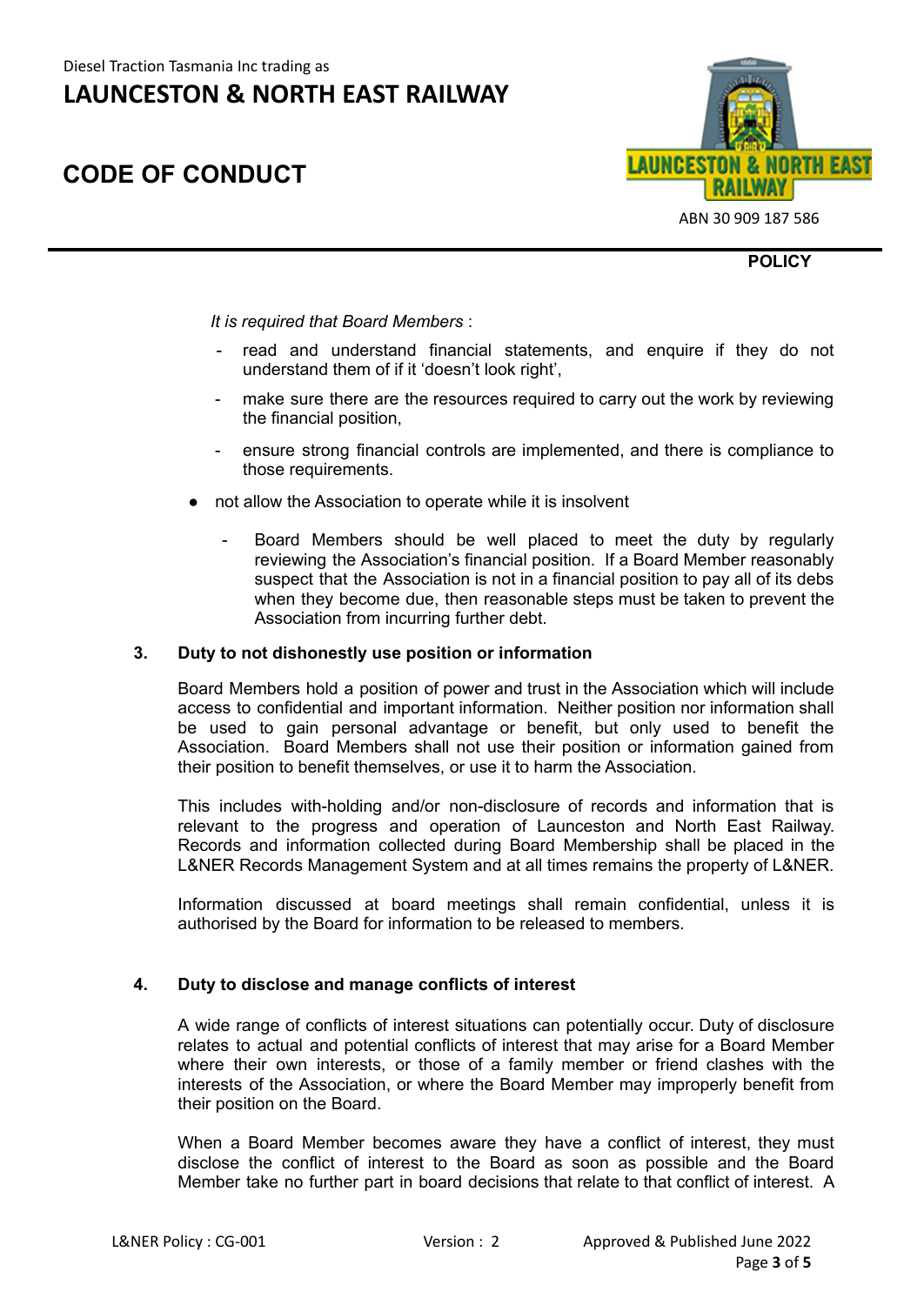# **CODE OF CONDUCT**



ABN 30 909 187 586

#### **POLICY**

record shall be kept of the conflict of interest, together with the steps taken by the Board Member to avoid the risk of the conflict of interest arising.

While the Board may agree that the Board Member could still participate in board decisions relating to that disclosed conflict of interest, it is the better course of action to avoid participating in the decision relating to the conflict of interest.

The legal duty relates to how the conflict of interest situation is disclosed and managed.

A register shall be kept by the Secretary/Public Officer of the Association's declarations of conflicts of interest, and Board Members must ensure the register is up-to-date in order to properly manage any conflicts of interest that may arise.

#### **Consequences of breach of conduct by Members**

Due to the consequences for the Association and its membership, the Board shall treat an allegation of breach of conduct, or duties and responsibilities by a Member with seriousness and urgency.

The Board Members' role is to impartially investigate the information provided for the allegation of breach. This shall be done respectfully and with procedural fairness for the purpose of establishing the facts to form a fair and just conclusion for all involved, and above all maintain the integrity of the Organisation. In the event a Member does not consider they can remain impartial, it may be a consideration they declare a conflict of interest.

The Secretary, on receiving an allegation of a breach and/or breaches of conduct by a Member, shall convene a meeting of the Board at the earliest opportunity to:

- Establish the validity of the allegation/s
- Complete an investigation of the allegation/s
- Consider what, if any, action shall be taken.

Dependant upon the outcome of the investigations, the Board shall consider the gravity of the allegation/s, and the existence of any previous formal letters of warning, to determine whether to:

- Give the Member a formal Letter of Warning, the third of which will invoke expulsion from the Association by the Board in accordance with Section 33 (1) of the Rules of Association.
- Send a 'Show Cause' letter to the Member, requesting why the Board should not proceed against the Member.
- Issue the Member with a notice of Disciplinary Action, should the Board determine to do so. This may include: